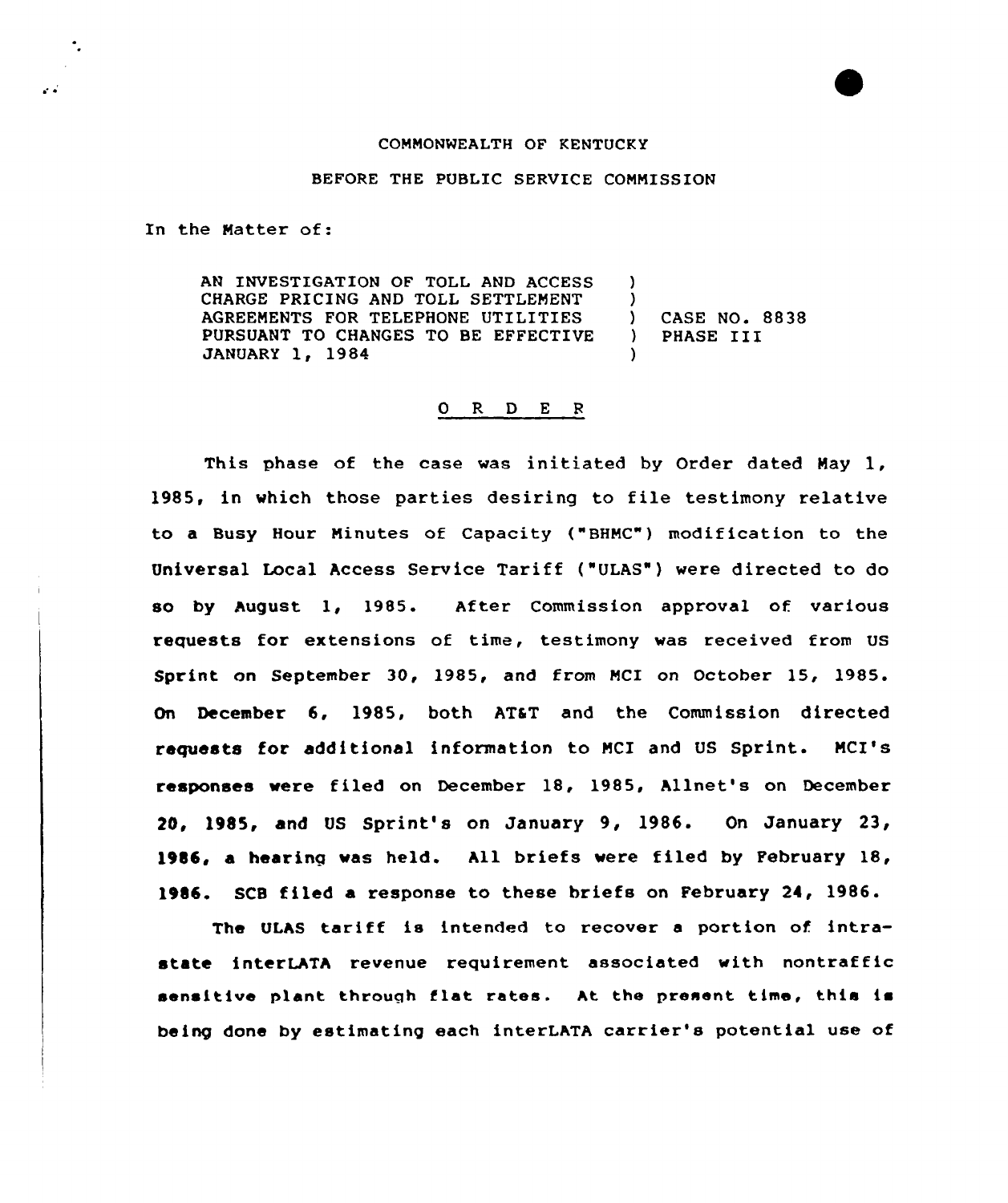the local loop by developing ratios based on the number of interLATA voice equivalent channels that can access the local loop. These ratios are then used to determine each carrier's portion of the ULAS revenue requirement.

٠.

The position of MCI and US Sprint is that the ULAS tariff discriminates against smaller carriers since it does not accurately reflect a carrier's potential use of the network. The basis for this claim is that. large trunk groups are more efficient, and therefore capable of handling more minutes of use per channel than a smaller trunk group at the same grade of service. If capacity is viewed as maximum probable usage at <sup>a</sup> specified level of blocking, it is clear that BHMC8 more accurately predict channel capacity than do the absolute number of channels. Since the interexchange carriers ("IXCS") can order switched and special access on <sup>a</sup> BHMC basis, at first glance it appears to be both an equitable and feasible modification to the ULAs tariff. However, those channels ordered in switched and special access are not the same as the interLATA channels counted in ULAS. The evidence in this case indicates that none of the IXCs maintain records on a BHNC basis for interLATA channels, and therefore would require additional administrative expenses.

Although it is clear that BHNCs more accurately predict channel capacity, it has not been demonstrated that ATaT realizes more BHNCs per channel than Allnet, NCI, and US Sprint, much less whether any diffexence warrants the additional administrative

 $-2-$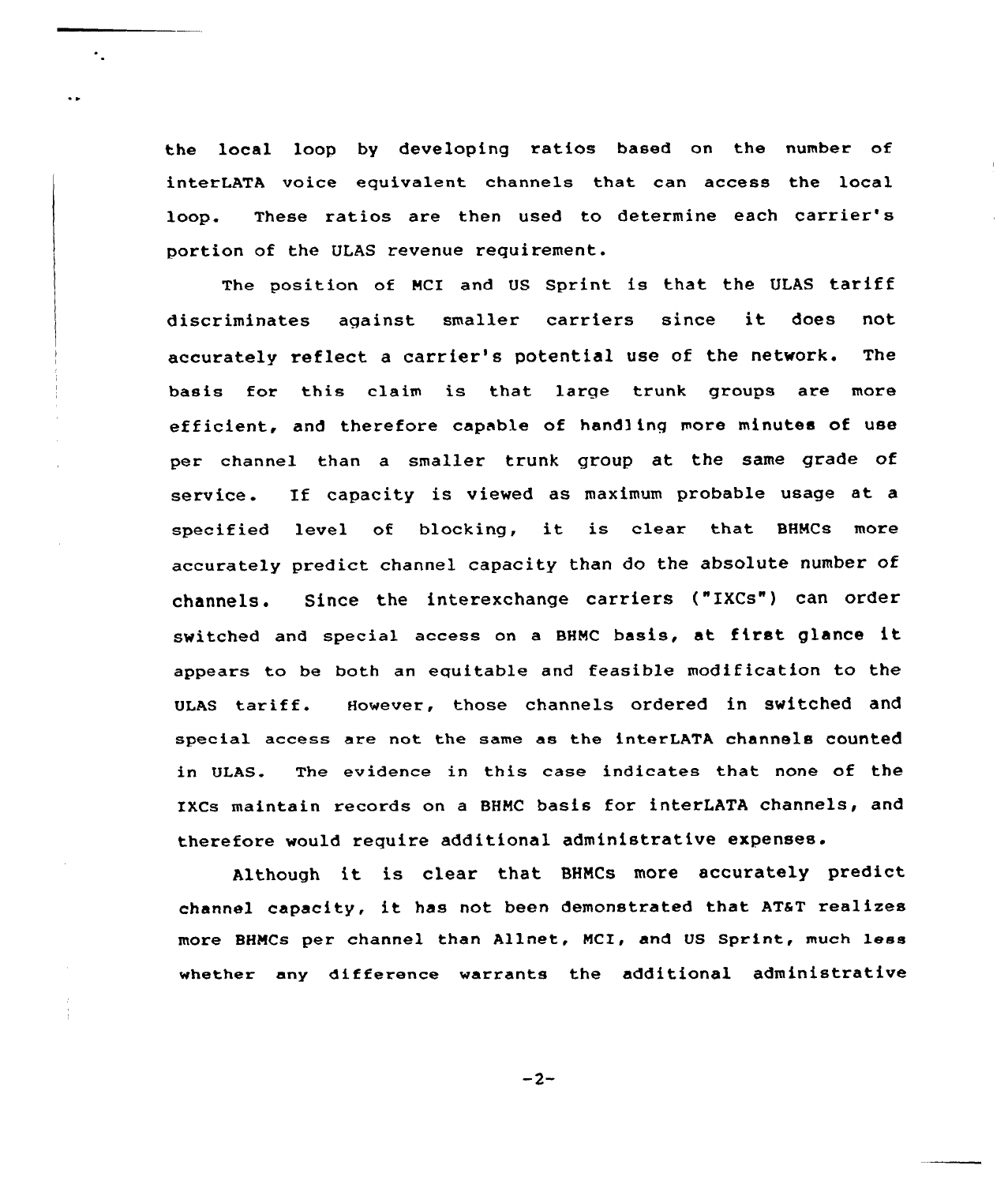expenses involved. It is obvious that AT&T's trunk groups on heavy traffic routes are larger than their competitors'. However, the size of a trunk group is not the only factor in estimating trunk group capacity, since the acceptable grade of service, or blocking level, has a significant impact as well. At a lower grade of service, trunk group capacity is greater, if all other factors remain constant. At the present time, only AT&T has a regulated grade of service requirement. In addition, AT&T's "carrier of last resort" responsibilities imply that it might have several small, inefficient routes which other carriers are not required to serve. The combination of qrade of service requirements and "carrier of last resort" responsibilities may offset the efficiencies of AT&T's larger trunk groups on heavy traffic routes.

In the Nay 1, 1985, Order the Commission charged those parties supporting the BHNC modification with the obligation of providing clear evidence that the BHNC concept would provide a fairer assessment of charges among carriers and to demonstrate that these benefits would offset the additional administrative costs involved. The Commission finds that neither of these conditions has been met. However, Allnet, NCI, and US Sprint have demonstrated that a straight channel count does not necessarily reflect <sup>a</sup> carrier's capacity to use the local loop and that some interim relief is necessary to advance the Commission's ob)ective in authorizing competition in the interLATA market.

 $-3-$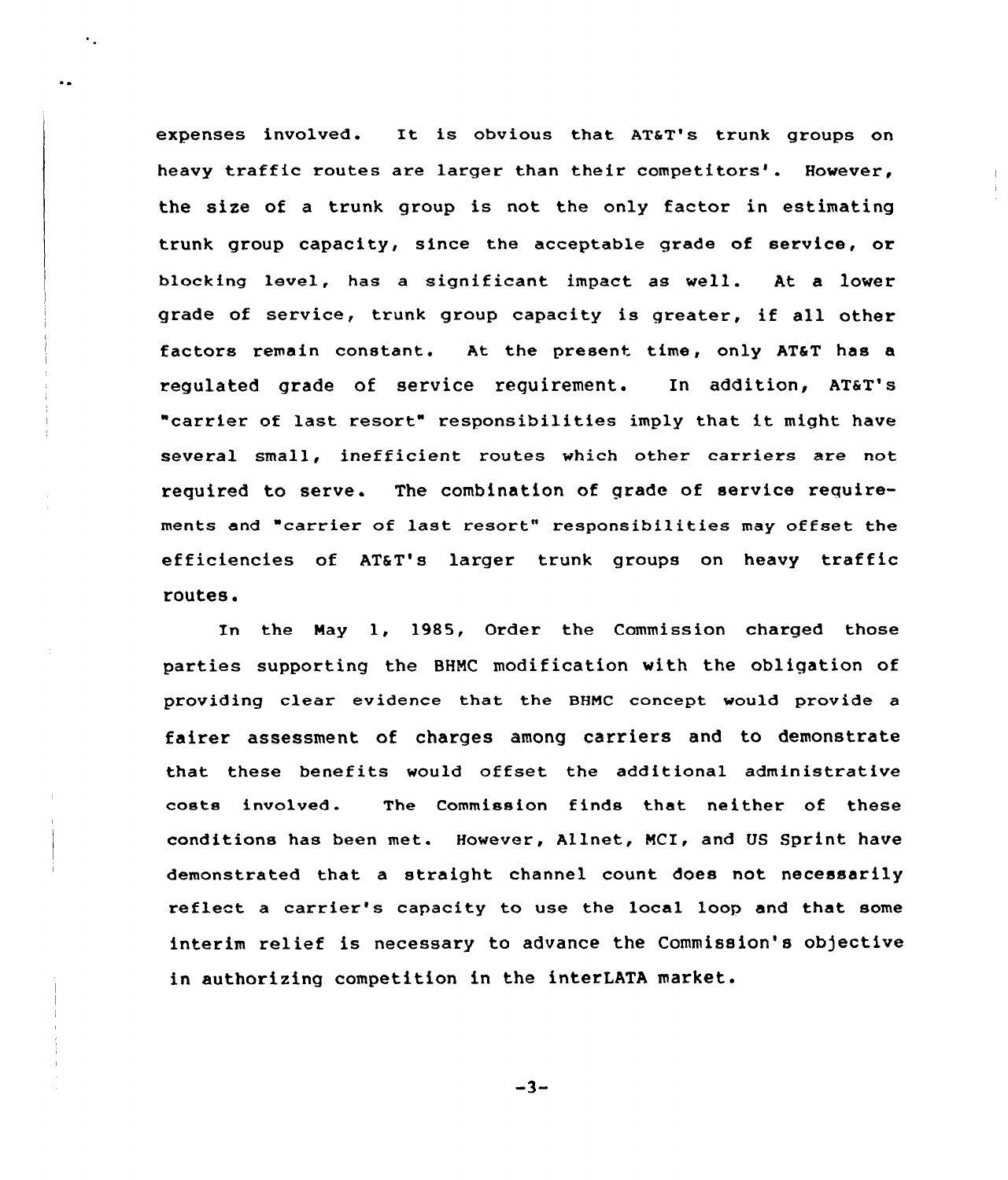In its original Order in this case the Commission did not apply the 55 percent discount $^{\mathrm{l}}$  to ULAS payments for feature group "A" access. The Commission indicated its belief that equal access would occur before the ULAS revenue requirement became signif icant to the IXCs. The Commission is no longer convinced that this will occur. SCB is the only LEC that will complete its equal access conversion this year and even then a substantial number of access lines will await future construction for equal access conversion. General will commence its conversion to equal access during the latter part of <sup>1986</sup> while the Independent Telephone Group still does not have <sup>a</sup> schedule for equal access. Thus, there is not a one-to-one relationship between conversion to feature group "D" or equal access and the changing ULAS revenue requirement.

٠.

There was considerable discussion during the proceeding concerning whether the 55 percent discount should be given for inferior access. AT&T's witness, L.G. Sather, reiterated AT&T's opposition to any discount granted to Allnet, MCI, and US Sprint. However, AT&T did indicate that the application of discounts to ULAS payments was preferable to the ULAS charge based on BHNC. Allnet, NCI, and US Sprint have indicated in a number of instances their position that the 55 percent discount should apply to all charges until equal access is generally available throughout the state.

<sup>1</sup> A 55 percent discount was applied to the CCLC for IXCs using<br>feature group "A" interconnections.<br> $-4-$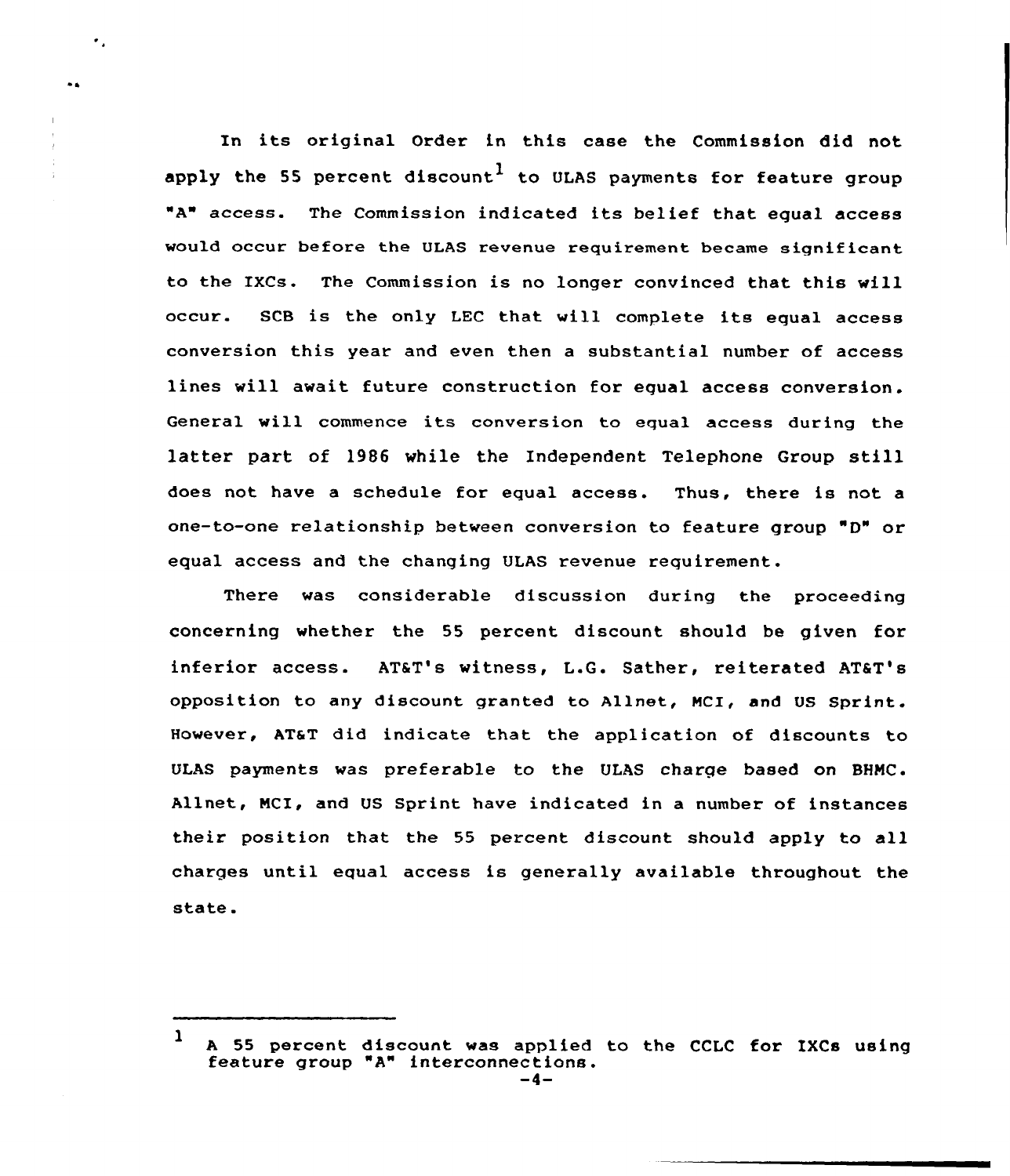The Commission in its original consideration of the discount did not have available the schedule for equal access conversions throughout the Commonwealth. The Commission is no longer convinced that the conversion to equal access will mirror the increases in the ULAS revenue requirements. Further, the Commission is still convinced that concerns with the quality differences between feature groups "A" and "C" )ustify the <sup>55</sup> percent discount granted in its Order of 19B4. Therefore, the Commission finds that a 55 percent discount in ULAS payments for feature group "A" access is appropriate, This discount shall be applied to the ULAS interLATA channels in the same proportion as feature group "A'ccess as ordered under applicable access services tariffs. Discounts will not apply if feature group "D" access is available.

IT IS THEREFORE ORDERED that:

l. <sup>A</sup> BHMC modification to the ULAS tariff, as proposed in this phase of the case, be denied.

2. A 55 percent discount for feature group "A" access shall apply as described in this Order.

 $-5-$